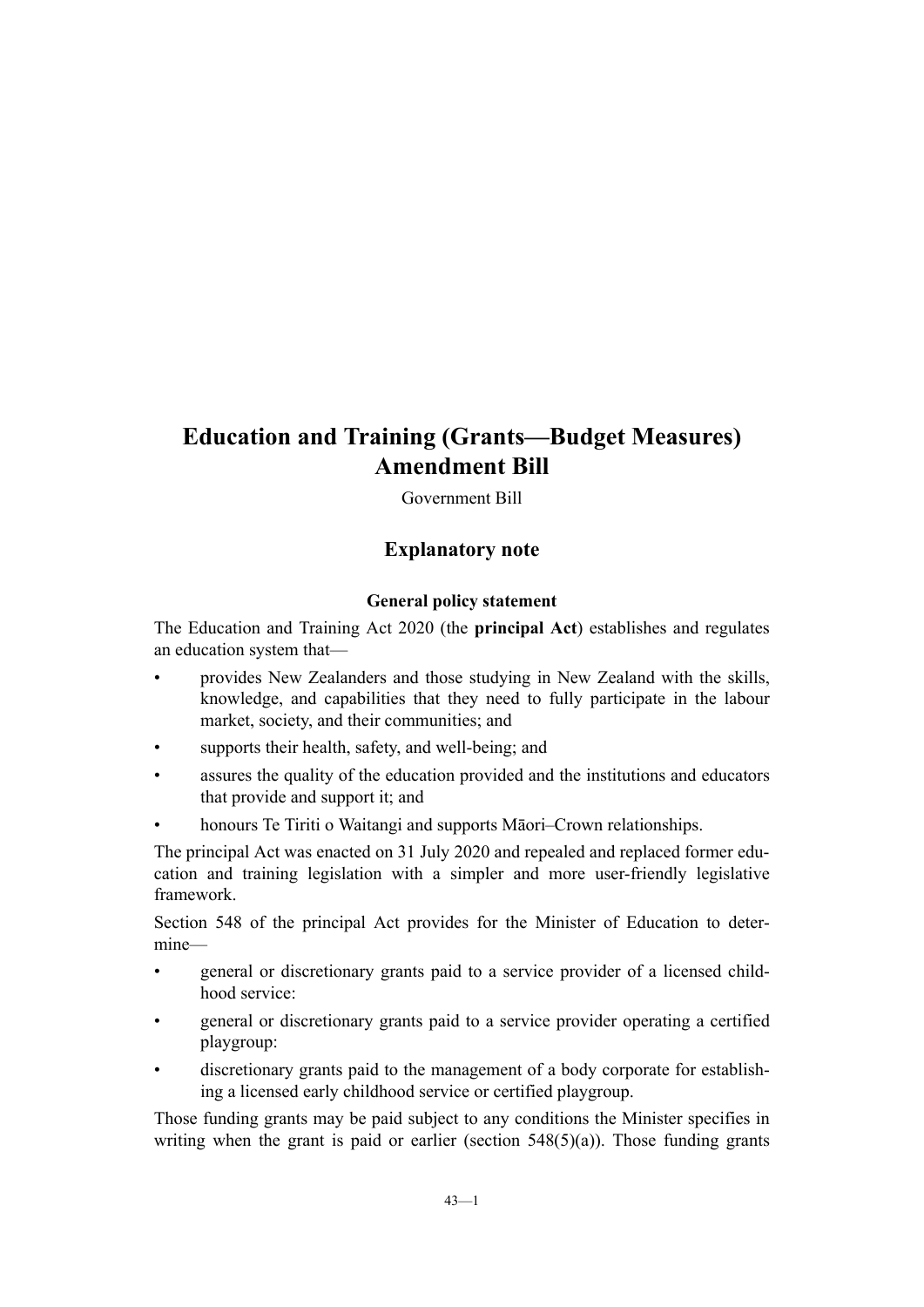may be paid to be used for any purpose the service provider thinks fit, or for only the purposes that the Minister specifies in writing when the grant is paid or earlier (section 548(5)(b)).

This Bill inserts a *new section 548(5A)* to ensure that the conditions specified under section  $548(5)(a)$  and purposes specified under section  $548(5)(b)$  may—

- relate to matters that are, or include, employment conditions (for example, remuneration); and
- be specified to help achieve aims that are, or include, employment relations aims that may, but need not, also be specified by the Minister.

*New section 548(5A)* will apply to any grant paid after the commencement of the Amendment Act arising from this Bill.

#### **Departmental disclosure statement**

The Ministry of Education is required to prepare a disclosure statement to assist with the scrutiny of this Bill. The disclosure statement provides access to information about the policy development of the Bill and identifies any significant or unusual legislative features of the Bill.

A copy of the statement can be found at [http://legislation.govt.nz/disclosure.aspx?](http://legislation.govt.nz/disclosure.aspx?type=bill&subtype=government&year=2021&no=43) [type=bill&subtype=government&year=2021&no=43](http://legislation.govt.nz/disclosure.aspx?type=bill&subtype=government&year=2021&no=43)

#### **Regulatory impact assessment**

The Ministry of Education produced a regulatory impact assessment on 12 May 2021 to help inform the main policy decisions taken by the Government relating to the contents of this Bill. A copy of this regulatory impact assessment can be found at—

• [https://conversation.education.govt.nz/conversations/education-and-training](https://conversation.education.govt.nz/conversations/education-and-training-amendment-bill/resources/)[amendment-bill/resources/](https://conversation.education.govt.nz/conversations/education-and-training-amendment-bill/resources/)

#### **Clause by clause analysis**

*Clause 1* is the Title clause.

*Clause 2* is the commencement clause. The Act will come into force on the day after the date on which it receives the Royal assent.

*Clause 3* identifies the principal Act: the Education and Training Act 2020.

## **Part 1**

## **Funding of certain early childhood services and certified playgroups**

*Part 1* inserts *new section 548(5A)*. *New section 548(5A)* ensures that conditions spe‐ cified under section  $548(5)(a)$  and purposes specified under section  $548(5)(b)$  may—

relate to matters that are, or include, employment conditions (for example, remuneration); and

2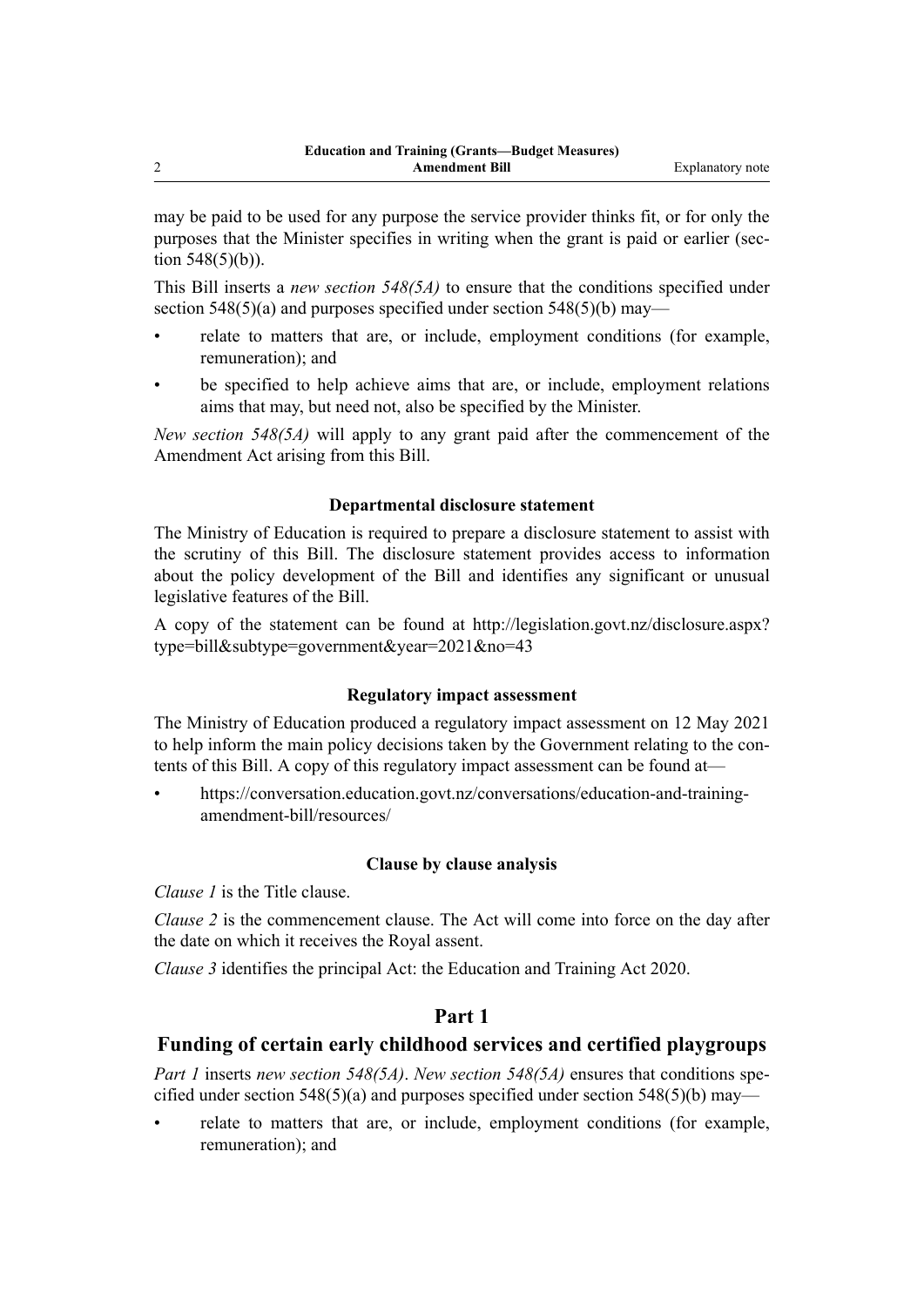|                  | <b>Education and Training (Grants—Budget Measures)</b> |  |
|------------------|--------------------------------------------------------|--|
| Explanatory note | Amendment Bill                                         |  |

• be specified to help achieve aims that are, or include, employment relations aims that may, but need not, also be specified by the Minister.

# **Part 2**

## **Transitional, savings, and related provisions**

*Part 2* inserts *new Part 2* of Schedule 1. *New Part 2* contains *new clause 72*, which provides that *new section 548(5A)* applies to any grant paid after the commencement of this Act.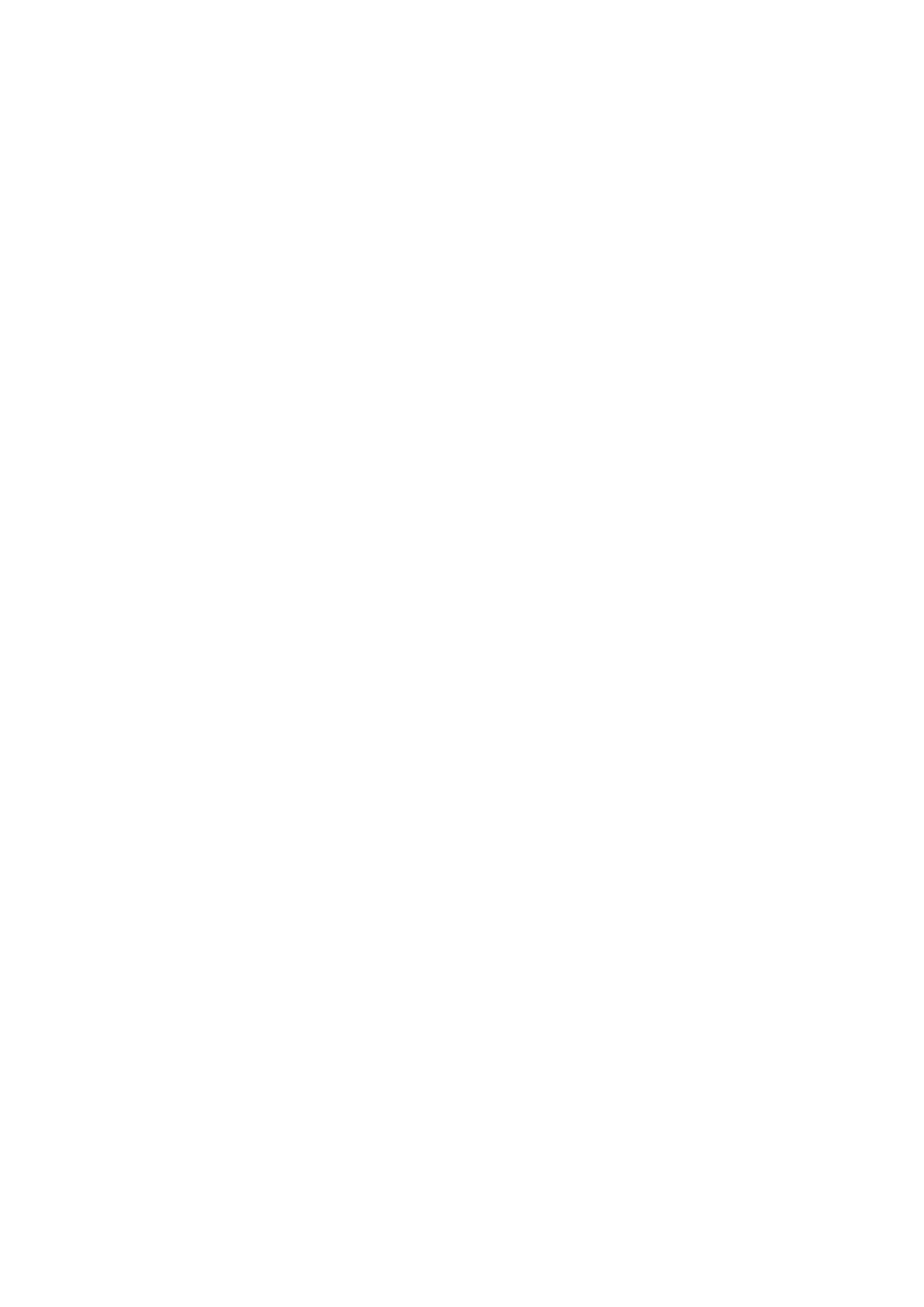# *Hon Chris Hipkins*

# **Education and Training (Grants—Budget Measures) Amendment Bill**

Government Bill

#### **Contents**

|                |                                                                                               | Page |
|----------------|-----------------------------------------------------------------------------------------------|------|
| $\mathbf{1}$   | Title                                                                                         |      |
| 2              | Commencement                                                                                  |      |
| 3              | Principal Act                                                                                 | 2    |
|                | Part 1                                                                                        |      |
|                | Funding of certain early childhood services and certified<br>playgroups                       |      |
| $\overline{4}$ | Section 548 amended (Funding of certain early childhood services<br>and certified playgroups) | 2    |
|                | Part 2                                                                                        |      |
|                | <b>Transitional, savings, and related provisions</b>                                          |      |
|                | Schedule 1 amended                                                                            | 2    |
|                | <b>Schedule</b>                                                                               | 3    |
|                | <b>New Part 2 inserted into Schedule 1</b>                                                    |      |

## **The Parliament of New Zealand enacts as follows:**

### **1 Title**

This Act is the Education and Training (Grants—Budget Measures) Amend‐ ment Act 2021.

## **2 Commencement** 5

This Act comes into force on the day after the date on which it receives the Royal assent.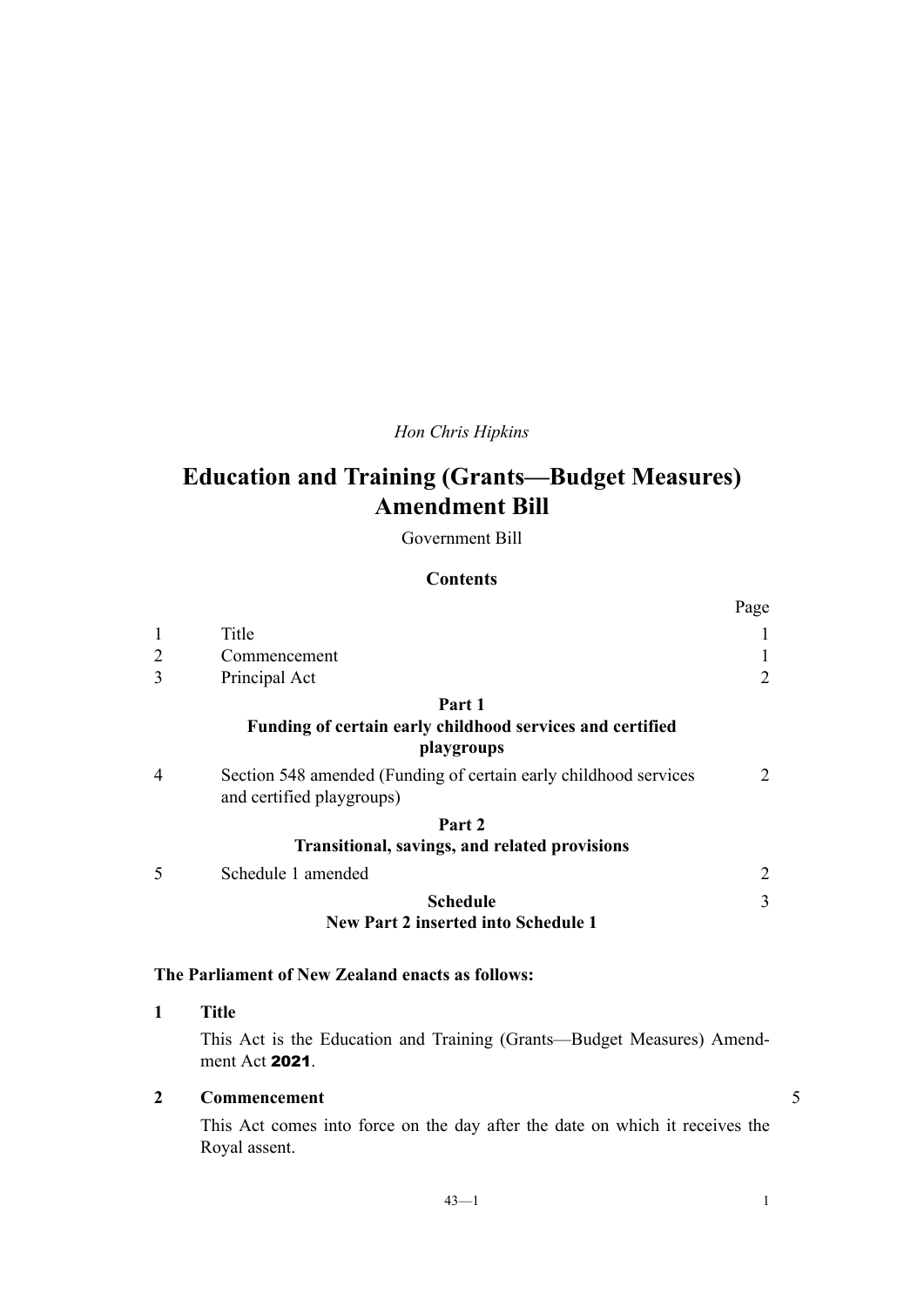## **3 Principal Act**

This Act amends the Education and Training Act 2020.

## **Part 1**

## **Funding of certain early childhood services and certified playgroups**

## **4 Section 548 amended (Funding of certain early childhood services and** 5 **certified playgroups)**

After section 548(5), insert:

- (5A) Conditions or purposes specified under subsection  $(5)(a)$  or (b) may—
	- (a) relate to matters that are, or include, employment conditions (for example, remuneration); and 10

(b) be specified to help achieve aims that are, or include, employment relations aims that may, but need not, also be specified by the Minister.

# **Part 2 Transitional, savings, and related provisions**

#### **5 Schedule 1 amended** 15

In Schedule 1,—

- (a) insert the Part set out in the Schedule of this Act as the last Part; and
- (b) make all necessary consequential amendments.

<span id="page-5-0"></span>cl 3